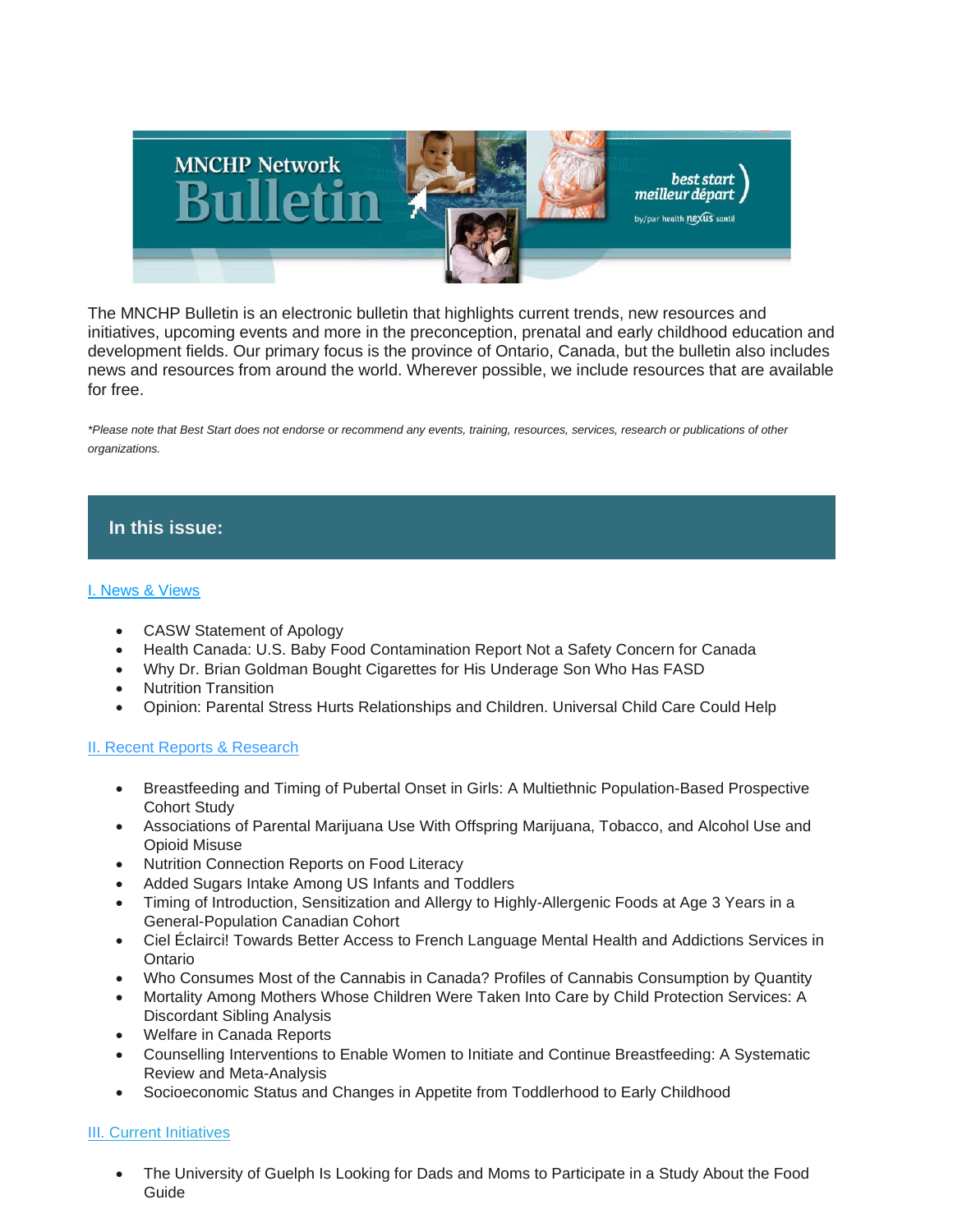• Ask Canada to Help Increase Access to Contraception by Funding UNFPA Supplies

## [VI. Upcoming Events](https://us14.admin.mailchimp.com/templates/preview-template?id=190058#IV.%20Upcoming%20Events)

- Community-Level Interventions to Address Obesity: A World Obesity Federation Webinar
- Success Stories in Evidence-Informed Decision Making
- Save the Date: Workshop: Shifting the Feeding and Eating Conversation
- Cultural Awareness Training Sessions
- The 2020 RHO Conference: The Current Practice, Research, Policy, Systems

## [VII. Resources](https://us14.admin.mailchimp.com/templates/preview-template?id=190058#V.%20Resources)

- Health Canada's Vaccination and Pregnancy Fact Sheet
- CMNRP Lactation and Cannabis Discussion Guide
- Stress & Resilience: How Toxic Stress Affects Us, and What We Can Do About It
- The Condom Project Toolkit
- Mothering and Opioids: Addressing Stigma and Acting Collaboratively
- Measuring Health Inequalities: A Critical First Step
- Cannabis, Pregnancy and Breastfeeding
- Financial Consumer Agency of Canada's New Budget Planner
- Research-Based Mealtime Hacks for "Picky" Eaters

# **I. News & Views**



## **CASW Statement of Apology**

The Canadian Association of Social Workers (CASW) acknowledges its role in supporting the implementation of residential schools and affirming the approach to child welfare that led to the 60s scoop through the promotion of discriminatory policies with the underlying motivation to dispossess Indigenous peoples from their land. CASW deeply apologizes for contributing to the injustices imposed on Indigenous peoples and, in this statement, seeks to highlight some of the ways in which CASW was – and in many ways still is – responsible for the systemic denial and inequality that has been apparent in the field of social work."

[Learn more.](https://www.casw-acts.ca/sites/default/files/Statement_of_Apology_and_Reconciliation.pdf)

## **Health Canada : U.S. Baby Food Contamination Report Not a Safety Concern for Canada**

Health Canada says that the toxic heavy metals found in baby products from U.S. manufacturers "do not pose a safety concern," despite a major investigation showing that nearly all infant foods tested contained traces of lead. In an emailed statement to *CTV News*[, Health Canada confirmed that similar rates of heavy](https://www.ctvnews.ca/health/not-a-safety-concern-health-canada-responds-to-u-s-study-that-found-toxic-metals-in-baby-food-1.4655600)  [metals are likely to be in baby foods sold in Canada,](https://www.ctvnews.ca/health/not-a-safety-concern-health-canada-responds-to-u-s-study-that-found-toxic-metals-in-baby-food-1.4655600) as Canada sells many of the same products. However, "The available monitoring data indicate that levels of cadmium, lead, total mercury and perchlorate in foods sold in Canada, including those consumed by infants, do not pose a safety concern," Health Canada wrote.

[Learn more.](https://www.thepostmillennial.com/health-canada-says-u-s-baby-food-contamination-report-not-a-safety-concern-for-canada/)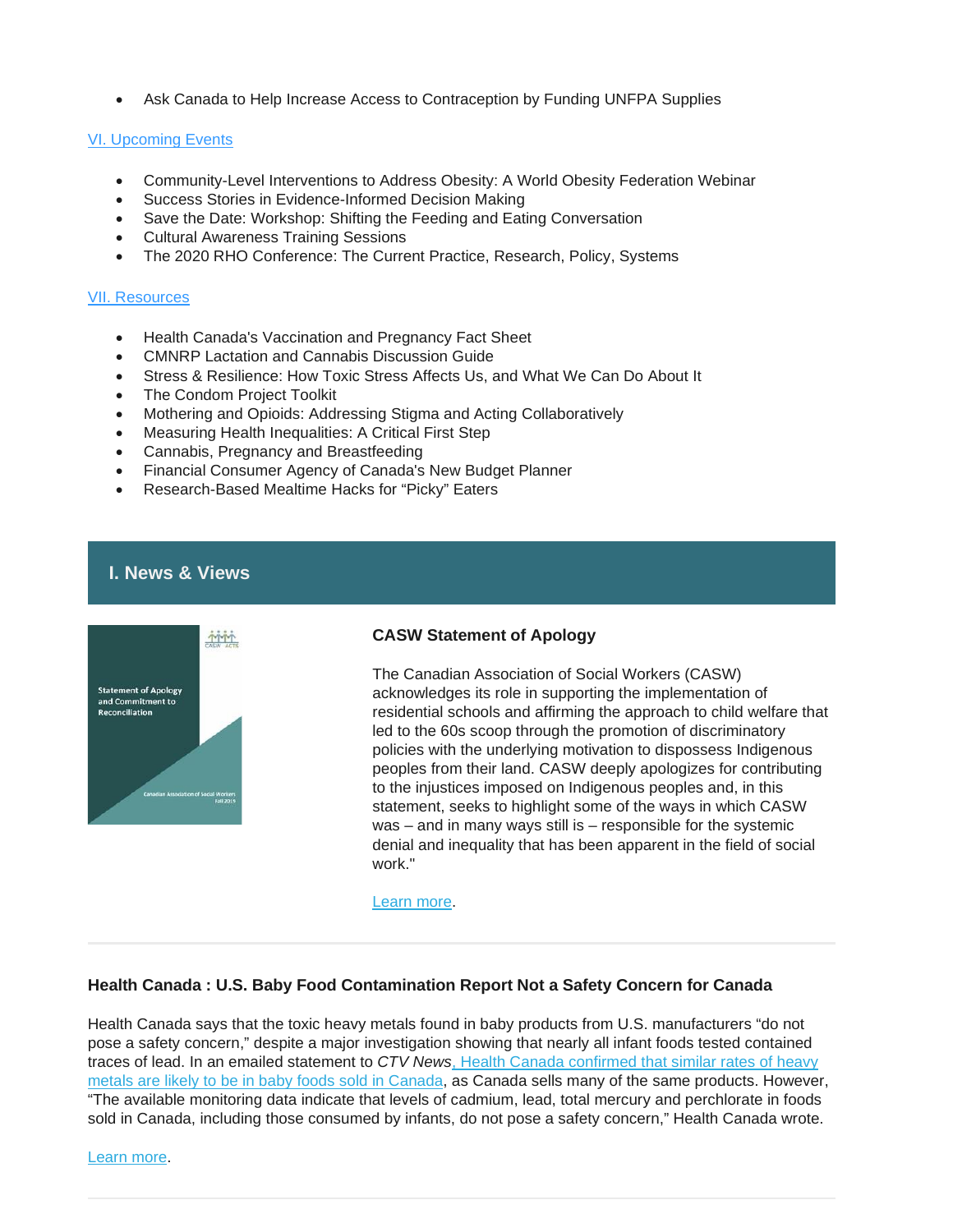## **Why Dr. Brian Goldman Bought Cigarettes for His Underage Son Who Has FASD**

Harm reduction can be tough. "Our relationship with our son has become dotted with disapproval and shame and anger and fear, and when you only have that, when do you have love? Where's the love? Where's the acceptance? And buying that pack of cigarettes was a way of saying, 'I love you. I mean, I know you're not making right choices. We're going to try to limit this.' It's a way of saying, 'I don't approve of the fact that you smoke cigarettes. But I do approve of you, and I love you. And I'm here. I'm going to stay here.'"

#### [Learn more.](https://www.cbc.ca/radio/whitecoat/why-dr-brian-goldman-bought-cigarettes-for-his-underage-son-who-has-fasd-1.5356551)



#### **Speaking of supporting someone affected by FASD...**

[Health Nexus](https://en.healthnexus.ca/) and [the Fetal Alcohol Spectrum Disorder \(FASD\)](https://en.healthnexus.ca/FASDSupportGroups)  [Family and Caregiver Support Group project,](https://en.healthnexus.ca/FASDSupportGroups) funded by the Government of Ontario, have developed a [safety plan template,](https://resources.beststart.org/product/j43e-fasd-safety-crisis-plan-one-pager/) to share with families affected by FASD who may wish to prepare for difficult situations and possible crisis that may come up.

## **Nutrition Transition**

Nutrition transition is a shift in diet that is commonly seen when low and middle-income countries or regions transition from a traditional nutrient-rich diet to a Western diet. We also see this phenomenon happening within Indigenous First Nations here in Canada. Learn what Indigenous communities are doing to reclaim their food systems and reconnect with traditional foods to combat nutrition transition.

#### [Learn more.](https://canadianfeedthechildren.ca/the-feed/nutrition-transition/?utm_source=CanWaCH+Newsletter&utm_campaign=f4356191ec-EMAIL_CAMPAIGN_2018_09_13_03_01_COPY_01&utm_medium=email&utm_term=0_74dcd35340-f4356191ec-307431313)

#### **Opinion: Parental Stress Hurts Relationships and Children. Universal Child Care Could Help**

There is a significant body of research that shows [parental stress can have a negative](https://www.ncbi.nlm.nih.gov/pmc/articles/PMC4861150/) and lasting impact on [children.](https://www.ncbi.nlm.nih.gov/pmc/articles/PMC5842251/) The best and easiest way to avoid toxic stress is to support parents (and for parents to give themselves permission to set [boundaries,](https://parenting.nytimes.com/health/burnout-boundaries) knowing this is actually helping their children). That's where universal, zero-cost child care comes in.

#### [Learn more.](https://www.romper.com/p/parental-stress-hurts-relationships-children-universal-child-care-could-help-19261160)

# **II. Recent Reports & Research**

#### **Breastfeeding and Timing of Pubertal Onset in Girls: A Multiethnic Population-Based Prospective Cohort Study**

To examine evidence on effectiveness of breastfeeding counselling, a systematic review was undertaken. It revealed that a significant effect of counselling interventions on any breastfeeding at 4 to 6 weeks and 6 months. Greater effects were found on exclusive breastfeeding at 4 to 6 weeks. Counselling delivered at least four times postnatally is more effective than counselling delivered antenatally only and/or fewer than four times.

[Access the article.](https://www.healthevidence.org/view-article.aspx?a=counselling-interventions-enable-women-initiate-continue-breastfeeding-37055)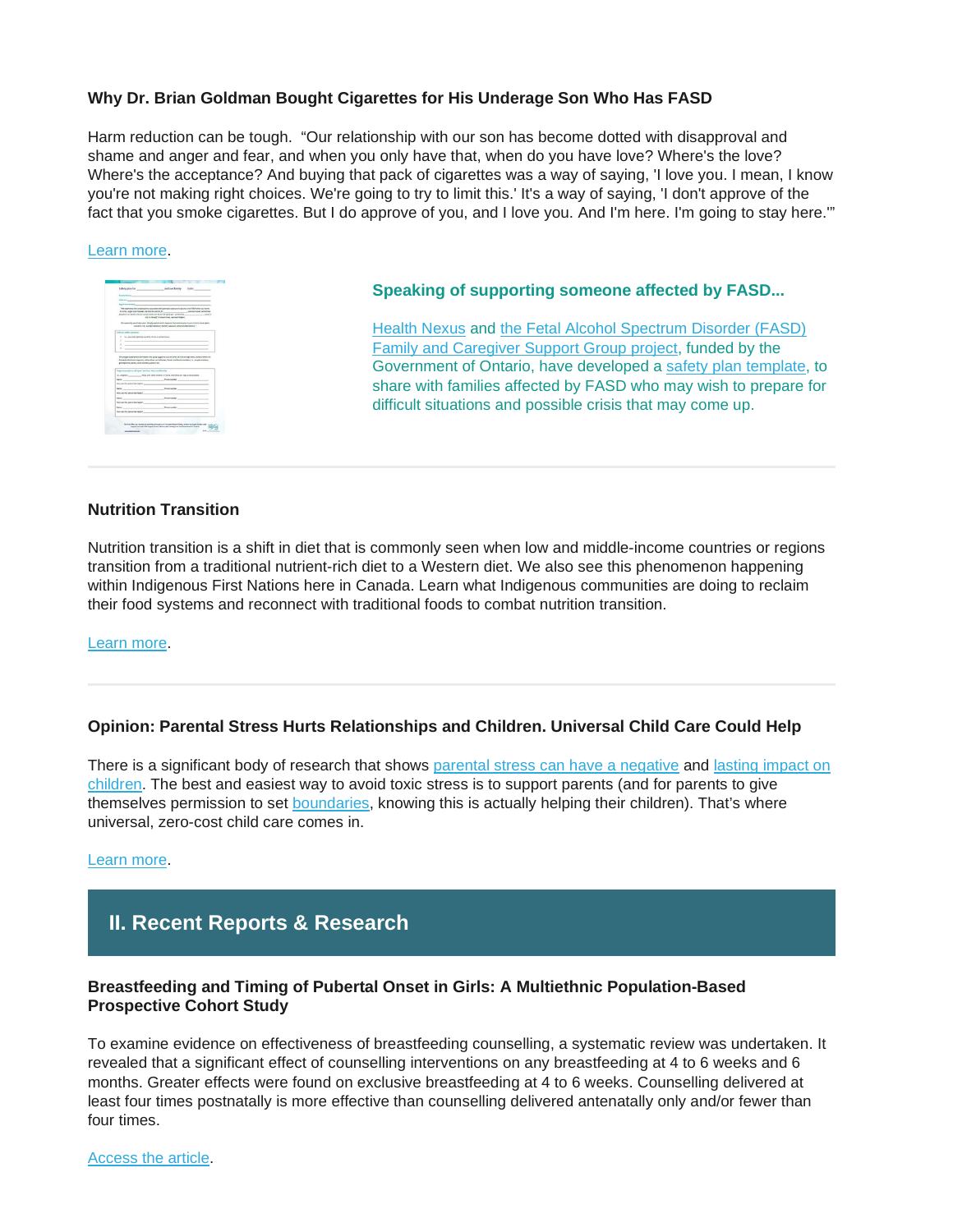### **Best Start helps you encourage breastfeeding:**

The powerful messages of the [Breastfeeding Wellness tip](https://resources.beststart.org/product/b49e-breastfeeding-wellness-tipsheet/)  [sheet](https://resources.beststart.org/product/b49e-breastfeeding-wellness-tipsheet/) (also available [in French\)](https://resources.beststart.org/product/b49f-allaitement-et-bien-etre-fiche-conseil-en) can be further supported by displaying the Breastfeeding Wellness poster series (in [English](https://resources.beststart.org/product/b50e-breastfeeding-wellness-posters/) and [French\)](https://resources.beststart.org/fr/product/b50f-allaitement-et-bien-etre-affiches-en).



## **Associations of Parental Marijuana Use With Offspring Marijuana, Tobacco, and Alcohol Use and Opioid Misuse**

To examine associations of parental marijuana use with offspring marijuana, tobacco, and alcohol use and opioid misuse, a cross-sectional study was performed on survey data from the 2015 through 2018 National Surveys on Drug Use and Health (NSDUH). parental marijuana use was associated with increased risk of substance use among adolescent and young adult offspring living in the same household.

[Access the article.](https://jamanetwork.com/journals/jamanetworkopen/fullarticle/2755867)



## **Nutrition Connection Reports on Food Literacy**

Nutrition Connection (NC) has released the next reports in their State of Healthy Eating and Food Literacy in Ontario series:

- **[Effective Approaches to Increase Food Skills in](https://nutritionconnections.us3.list-manage.com/track/click?u=523bec72fbd3002744594cd6a&id=e2fe8bdf8d&e=f6b345c34b)  [Children, Youth, and their Parents](https://nutritionconnections.us3.list-manage.com/track/click?u=523bec72fbd3002744594cd6a&id=e2fe8bdf8d&e=f6b345c34b)**: This NC evidence brief provides an overview of effective approaches to increase food skills in children, youth, and their parents and identifies implications for food literacy policy and practice.
- **[Effective Education Strategies to Increase Food and](https://nutritionconnections.us3.list-manage.com/track/click?u=523bec72fbd3002744594cd6a&id=3a3aed9f9b&e=f6b345c34b)  [Nutrition Knowledge in Children and Youth](https://nutritionconnections.us3.list-manage.com/track/click?u=523bec72fbd3002744594cd6a&id=3a3aed9f9b&e=f6b345c34b)** : This NC evidence brief provides an overview of effective approaches to increase food and nutrition knowledge in children, youth, and their parents and identifies implications for food literacy policy and practice.
- **[Policies that Influence Food Literacy among Children](https://nutritionconnections.us3.list-manage.com/track/click?u=523bec72fbd3002744594cd6a&id=1a02a19629&e=f6b345c34b)  [and Youth in Ontario](https://nutritionconnections.us3.list-manage.com/track/click?u=523bec72fbd3002744594cd6a&id=1a02a19629&e=f6b345c34b)**: This NC report provides an overview and analysis of provincial and federal policies that have implications for food literacy among children and youth in Ontario.

#### **Added Sugars Intake Among US Infants and Toddlers**

To present national estimates of added sugars intake among US infants and toddlers by sociodemographic characteristics, to identify top sources of added sugars, and to examine trends in added sugars intake, a cross-sectional analysis was undertaken. According to this study, during 2011 to 2016, 84.4% of infants and toddlers consumed added sugars on a given day. A greater proportion of toddlers (98.3%) consumed added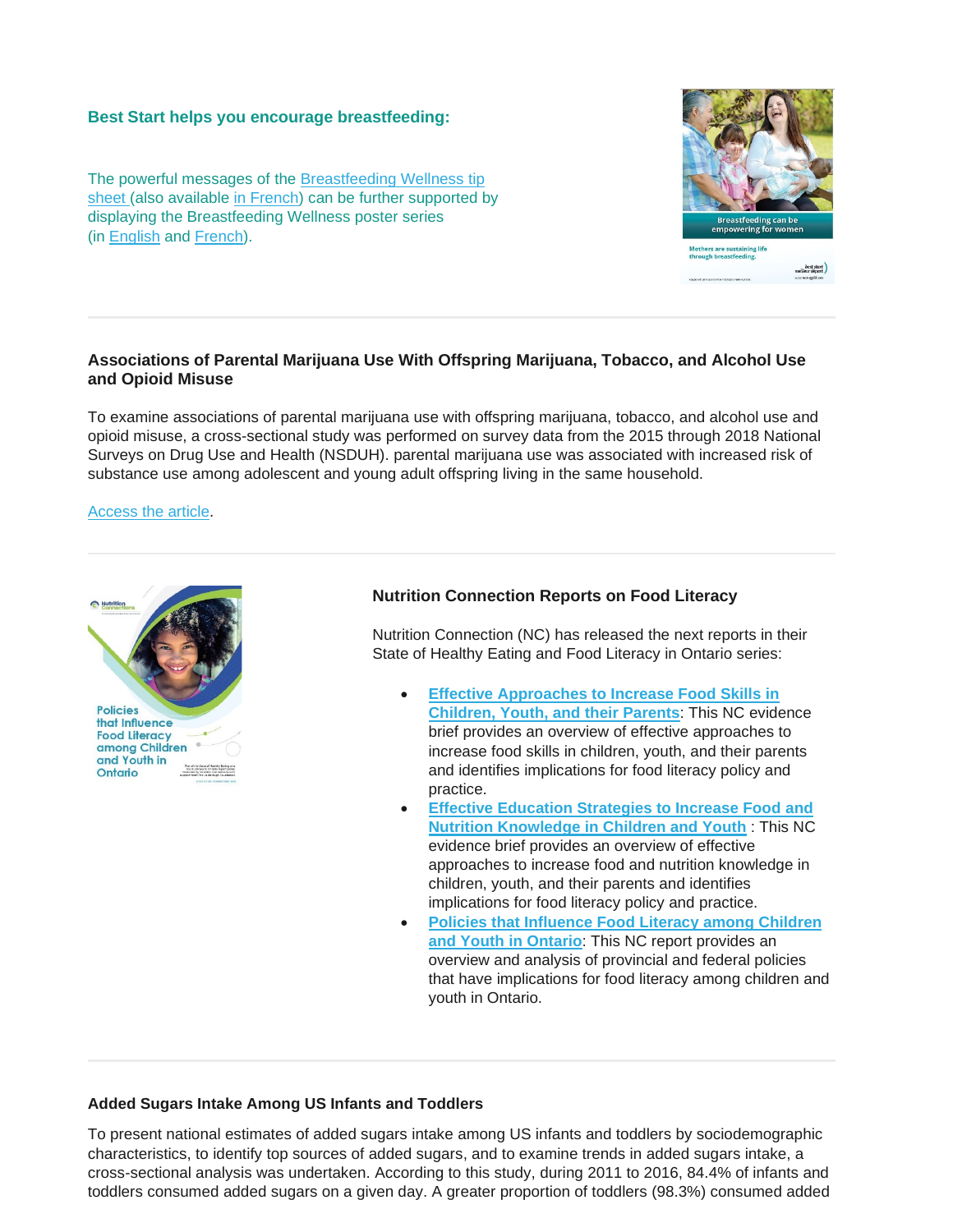sugars than infants (60.6%). The mean amount of added sugars toddlers consumed was also more compared with infants (5.8 vs 0.9 tsp). For infants, top sources of added sugars were yogurt, baby food snacks/sweets, and sweet bakery products; top sources among toddlers were fruit drinks, sugars/sweets, and sweet bakery products.

[Access the article](https://jandonline.org/article/S2212-2672(19)31340-1/fulltext) and [read the discussion.](https://montreal.ctvnews.ca/children-consume-products-with-added-sugar-too-early-and-too-often-a-new-study-finds-1.4685986)

## **Timing of Introduction, Sensitization and Allergy to Highly-Allergenic Foods at Age 3 Years in a General-Population Canadian Cohort**

Early introduction of highly-allergenic foods for lower risk infants was examined using Canadian Healthy Infant Longitudinal Development (CHILD) Study data. Among 2669 CHILD participants at age 3 years, infants introduced to peanut after 12 months had increased odds of sensitization and probable clinical allergy to peanut at 3 years. Associations persisted after exclusion of high-risk infants with moderate-tosevere atopic dermatitis in the first year/egg sensitization at 1 year.

[Access the article](https://www.jaci-inpractice.org/article/S2213-2198(19)30903-1/pdf) or [read the discussion.](https://childstudy.ca/media/press-releases/even-low-risk-eat-peanut-early/)



## **Ciel Éclairci! Towards Better Access to French Language Mental Health and Addictions Services in Ontario**

This report was developed to better understand the mental health and addictions needs of Francophones in Ontario. It provides a summary of findings from the engagement sessions and a review of the literature, along with both system-level and service provider recommendations for improving French language mental health and addictions services.

[Read the report](https://www.ontariominds.ca/en/news/2018/5/8/ciel-clairci-towards-better-access-to-french-language-mental-health-and-addictions-services-in-ontario) (also [in French\)](https://static1.squarespace.com/static/59088c43f7e0abd838a27292/t/5af1ffa470a6adc5986d0c4e/1525809061788/Ciel+Eclairci_2018_FRE.pdf).

# **Who Consumes Most of the Cannabis in Canada? Profiles of Cannabis Consumption by Quantity**

To establish the population-level pattern of cannabis use by quantity, this study pooled Waves 1–3 of the 2018 National Cannabis Survey, a set of stratified, population-based surveys designed to assess cannabis consumption and related behaviors in Canada. Similar to the findings in the alcohol literature, study results show that cannabis consumption is highly concentrated in a small subset of users: the upper 10% of cannabis users accounted for approximately two-thirds of all cannabis consumed in the country. Males reported consuming more cannabis by volume than females (approximately 60% versus 40%), with young males (15–34 years old) being disproportionately represented in the heaviest-using subgroups.

#### [Access the article.](https://www.sciencedirect.com/science/article/abs/pii/S0376871619303643?via%3Dihub)

# **Mortality Among Mothers Whose Children Were Taken Into Care by Child Protection Services: A Discordant Sibling Analysis**

This retrospective cohort study examines whether mothers who had a child taken into care by child protection services have higher mortality rates compared with rates seen in their biological sisters who did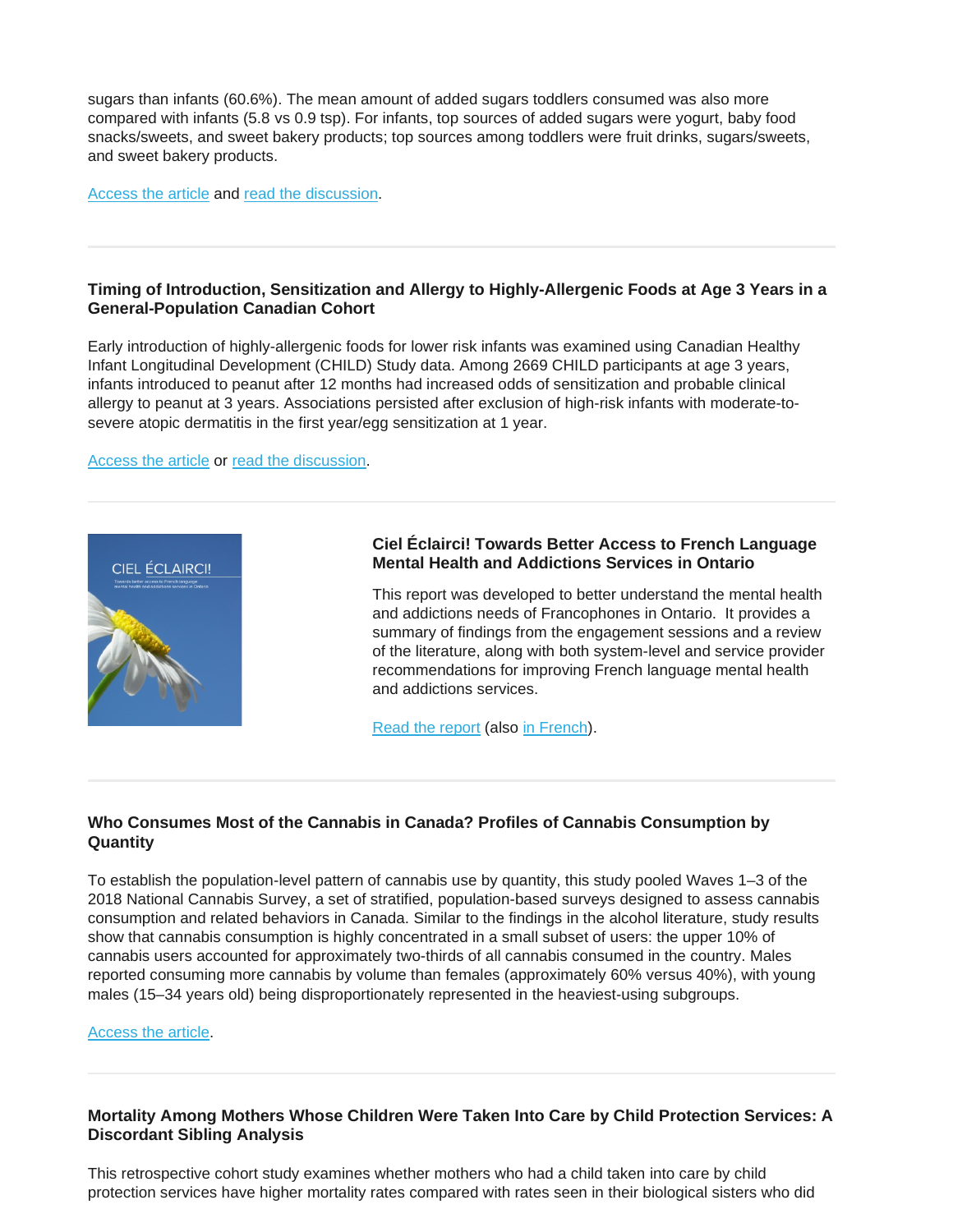not have a child taken into care. Data was collected from 1,974 families in which one sister had a child taken into care and one sister did not. Mothers who had a child taken into care had higher rates of mortality due to avoidable and unavoidable causes. The number of children taken into care did not affect mortality rates among mothers with at least 1 child taken into care.

#### [Access the article](https://academic.oup.com/aje/article/187/6/1182/4956003) and [read the discussion.](https://theconversation.com/losing-children-to-foster-care-endangers-mothers-lives-93618)



Anne Tweddle and Hannah Aldridge

#### **Welfare in Canada Reports**

The *Welfare in Canada* reports look at the total income available to those relying on social assistance (often called "welfare"), taking into account tax credits and other benefits along with social assistance itself. The reports look at four different household types for each province and territory. [Download the all-Canada report](https://maytree.com/wp-content/uploads/Welfare_in_Canada_2018.pdf) or [explore by province.](https://maytree.com/welfare-in-canada/?mc_cid=e1b1f05566&mc_eid=703de40a05)

M | Maytree

## **Counselling Interventions to Enable Women to Initiate and Continue Breastfeeding: A Systematic Review and Meta-Analysis**

To examine evidence on effectiveness of breastfeeding counselling, a systematic review was undertaken. It revealed that a significant effect of counselling interventions on any breastfeeding at 4 to 6 weeks and 6 months. Greater effects were found on exclusive breastfeeding at 4 to 6 weeks. Counselling delivered at least four times postnatally is more effective than counselling delivered antenatally only and/or fewer than four times.

[Access the article.](https://www.healthevidence.org/view-article.aspx?a=counselling-interventions-enable-women-initiate-continue-breastfeeding-37055)

## **Socioeconomic Status and Changes in Appetite from Toddlerhood to Early Childhood**

To test the hypothesis that children of lower socioeconomic status (SES) demonstrate increases in appetite avidity from toddlerhood to five years, data from the Gemini twin birth cohort, with one twin per family selected at random, was analyzed, after parents completed the Child Eating Behaviour Questionnaire (CEBQ) to assess appetitive traits at 16 months and five years. Lower SES was significantly associated with higher food responsiveness, higher enjoyment of food, lower satiety responsiveness, and lower food fussiness at 16 months. At age 5, lower SES was significantly associated with higher food responsiveness, higher desire to drink and higher emotional overeating.

[Access the article](https://www.sciencedirect.com/science/article/abs/pii/S0195666319304908) and [read the discussion.](https://theconversation.com/social-deprivation-linked-to-changes-in-eating-styles-in-early-childhood-127766?mkt_tok=eyJpIjoiWkRGbU9EbGhNVGt6WldJeiIsInQiOiJ6enc4ZDNEYVJcL1VJWVpsTXYrQnRWM1RoY3FINlc1cENjRUJBT2ZjdnZHZ0lkU0ZnaHlFTjBReU5Zak1xbkF6eE1iM1hGTGlkM3o5Y3BUVU9kdFk2c1B0a1Z3VHJJZ2RzcTA4emIxUlltZ0pBbndGTGI5cWdpMTBMK2tBSmM1RXQifQ%3D%3D)

#### **What else does SES affect and what can be done about it?**

Visit [our webpage](https://resources.beststart.org/product-category/resources/poverty/) to find free resources on the topic!



best stert<br>meilleur départ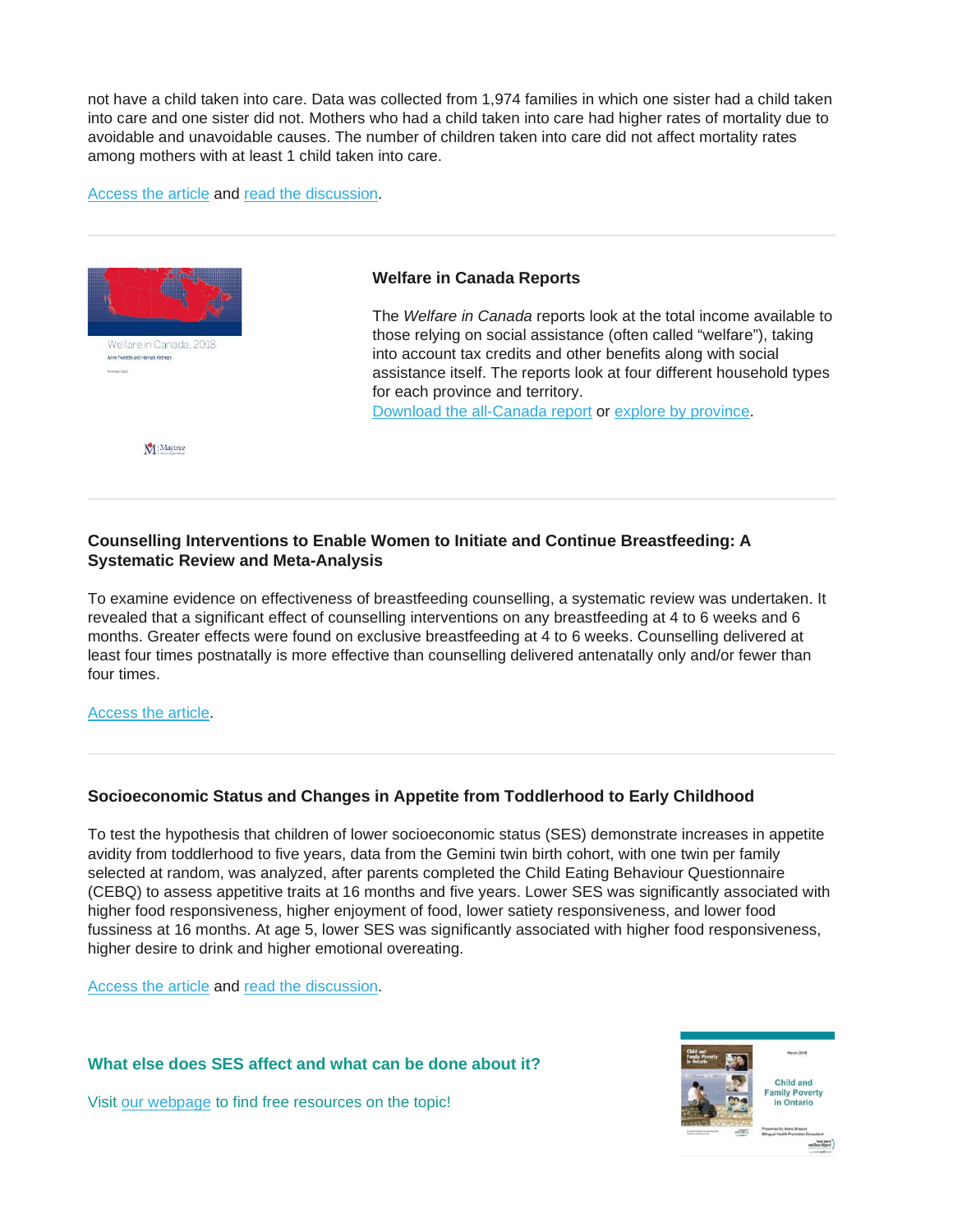# **III. Current Initiatives**



## **Ask Canada to Help Increase Access to Contraception by Funding UNFPA Supplies**

#SheCanPlan if and when to have kids yet 232 million girls and women can't get contraception like condoms or IUDs. UNFPA Supplies is the world's leading provider of contraceptives, but needs USD \$232 million to address unmet need. Canada can empower millions of girls and women by becoming a leading funder of UNFPA Supplies. Call on Canada to step up funding for this world-leading provider of contraception.

[Learn more.](https://www.globalcitizen.org/en/action/tweet-canada-to-support-unfpa-so-she-can-plan-1/?linkId=76922160)

# **IV. Upcoming Events**

## **Success Stories in Evidence-Informed Decision Making - The development and implementation of standards in prenatal, postpartum and early childhood public health nurse practice in Manitoba**

Before 2013, there were no national public health nurse competencies for prenatal, postpartum and early childhood periods. Presented by Dr. Cheryl Cusack, Jodi Unger, Breanna Harms, and April Gage on **January 23rd, 2020** at 1pm EST, this webinar will address how Manitoba Health, Seniors, and Active Living developed and implemented standards for prenatal, postpartum, and early childhood public health nurses to address this gap.

[Learn more](https://utoronto.us19.list-manage.com/track/click?u=90989609f245ac5cf3326343a&id=78efad9a48&e=361bf32a49) and [register.](https://utoronto.us19.list-manage.com/track/click?u=90989609f245ac5cf3326343a&id=9954876d39&e=361bf32a49)

## **Save the Date: Workshop: Shifting the Feeding and Eating Conversation – An Introduction to Satter Feeding Dynamics and Eating Competence**

Hosted by Nutrition Connections and presented by the Ellyn Satter Institute, this workshop will take place **March 5th, 2020** in Toronto, Ontario. In this introductory, full-day workshop, participants will:

- Understand the evidence-based principles of the Satter Feeding Dynamics Model and the Satter Eating Competence Model.
- Examine the concept of stage-related eating competence, including identifying the critical importance of the family meal.
- Explore Satter Division of Responsibility-based primary intervention strategies that address common feeding problems and support the child's eating competence.



#### **Cultural Awareness Training Sessions**

Offered by [Nogojiwanong Friendship Centre](https://www.nogofc.ca/) in Peterborough, the CAT (Cultural Awareness Training) sessions are meant to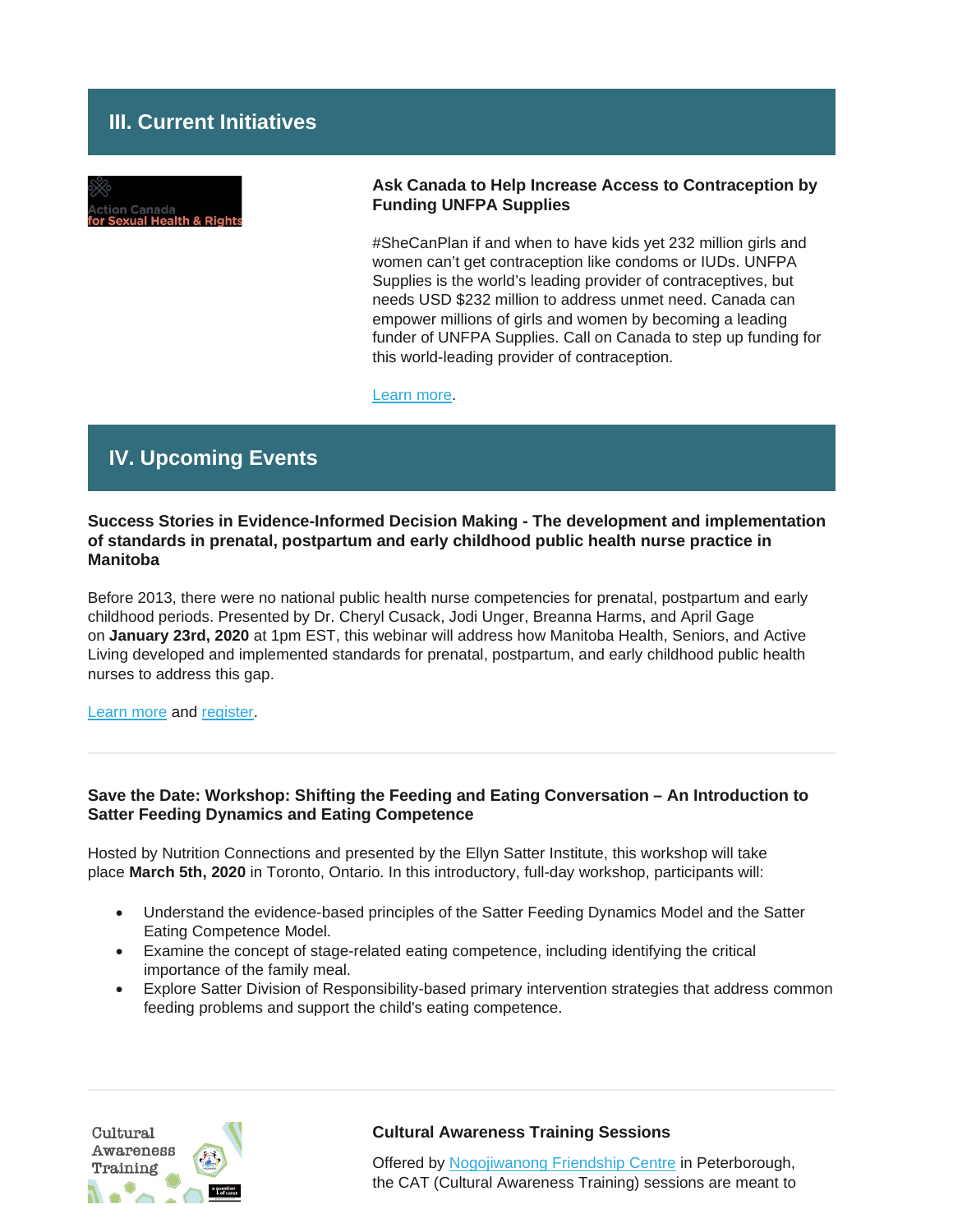provide an awareness about Indigenous people in Canada. Participants will have the opportunity to increase their knowledge, skills of the history, experiences, and events which have influenced the relationship of Indigenous people in Canada. The Indigenous population in Canada is the fastest growing population, the youngest, but also the most overrepresented population in the justice and child welfare systems. The goal of this workshop is to develop a knowledge base on Indigenous lived experiences and be able to support those individuals who are seeking your help and/or support. Many dates are offered **until March 31, 2020**.

[Learn more and register.](https://www.eventbrite.ca/e/cultural-awareness-training-tickets-59948914818)



### **The 2020 RHO Conference: The Current Practice, Research, Policy, Systems**

[Rainbow Health Ontario \(RHO\),](https://www.rainbowhealthontario.ca/) a program of [Sherbourne Health,](https://sherbourne.on.ca/) is pleased to announce the 6th RHO Conference, coming up **April 21-23, 2020 in Niagara Falls**. The largest LGBT2SQ health conference in Canada, the RHO Conference provides a forum for knowledge exchange, networking and research presentations for health care service providers, researchers, government representatives and LGBT2SQ community members. Our **call for submissions for speakers and poster presentations is now open, closing June 14**. Visit our [Submissions page](https://www.rho2020.ca/call-for-submissions--appel-de-propositions.html) for guidelines, and [our form](https://events.eply.com/rho2020SpeakersConferenciers) to submit your abstract.

[Learn more.](https://www.rho2020.ca/)

# **V. Resources**



## **Health Canada's Vaccination and Pregnancy Fact Sheet**

Vaccination during pregnancy protects both the mother and the fetus from infections that can be severe. It even protects infants after birth, while they are too young to be vaccinated! Most vaccines can be given during pregnancy. This fact sheet provides all the relevant information to help future parents make an informed decision about vaccinations and pregnancy.

[Learn more.](https://www.canada.ca/en/public-health/services/publications/vaccines-immunization/vaccination-pregnancy-fact-sheet.html)

## **CMNRP Lactation and Cannabis Discussion Guide**

This revised guide is now posted on the CMNRP substance use webpage. The changes reflect genderinclusive language, the addition of chestfeeding and transgender resources, and updated information related to vaping. Please share widely. For any questions, please contact Christina Cantin [ccantin@cmnrp.ca](mailto:ccantin@cmnrp.ca) 613-737-2660 x 3246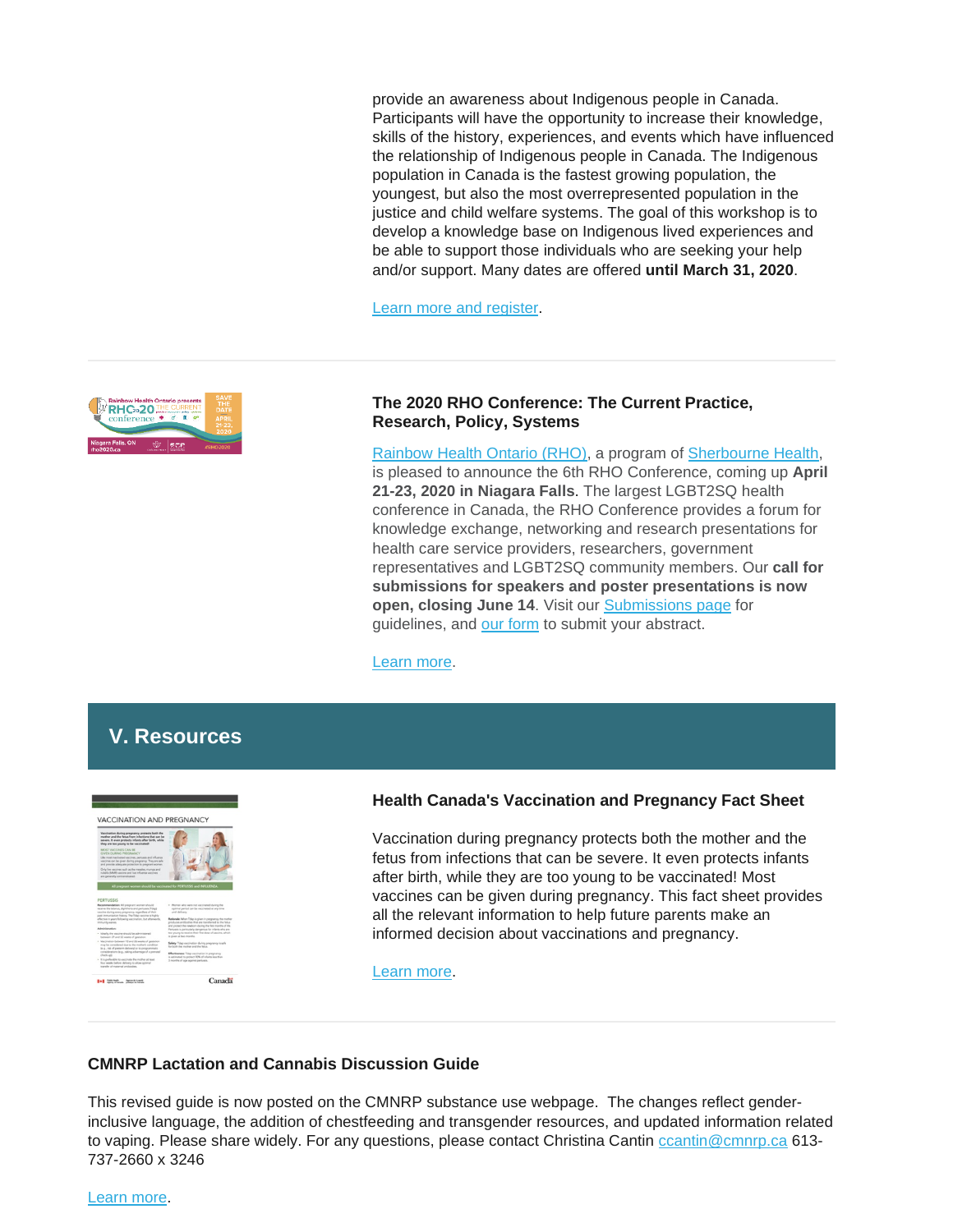

# **Stress & Resilience: How Toxic Stress Affects Us, and What We Can Do About It**

We know that healthy development can be derailed by excessive or prolonged activation of stress response systems in the body and brain. We know that toxic stress can have damaging effects on learning, behavior, and health across the lifespan. But what can we do when someone we care about is affected by toxic stress?

[Access the video.](https://developingchild.harvard.edu/resources/stress-and-resilience-how-toxic-stress-affects-us-and-what-we-can-do-about-it/?utm_source=newsletter&utm_medium=email&utm_campaign=november_2019)

### **The Condom Project Toolkit**

[FASD ONE](https://fasdontario.ca/) (Fetal Alcohol Spectrum Disorder Ontario Network of Expertise) developed a new resource tool to help you begin brief conversations with women and men of childbearing age regarding alcohol and birth control use. The resources, including condoms, posters and tear-off information sheets, can be used with both men and women to proactively prevent FASD before a pregnancy occurs. [A webinar](https://youtu.be/e1XFXSML0w8) will help you find the best way to integrate this toolkit in your practice.

#### [Learn more.](https://fasdontario.ca/news/condom-project-to-start-conversations-about-alcohol-and-birth-control-use/)



## **Mothering and Opioids: Addressing Stigma and Acting Collaboratively**

Developped by [the Centre of Excellence for Women's](http://bccewh.bc.ca/) Health, the toolkit invites people working in the substance use, child welfare, and related systems, to think about how we can continue to improve our work in partnership with women who engage with these services. The Toolkit includes 15 action-oriented tools, selfreflection guides, fact sheets and discussion starters for work to Reduce stigma; Offer programming; Collaborate across systems; and Improve policy. It highlights culturally safe, trauma informed. harm reduction-oriented and participant-driven approaches

[Learn more.](http://bccewh.bc.ca/2019/11/mothering-and-opioids-addressing-stigma-acting-collaboratively/)

#### **Measuring Health Inequalities: A Critical First Step**

Health care systems need to consider things such as access to health care, social supports, healthy child development, physical environments, income and education. These factors play an important role in contributing to healthy populations. Learn more in this [1-minute video](http://emktg.cihi.ca/UrlTracking.aspx?em_key=08jafBPP2lV++SzYA9crXnguzf69772BpRYQwdGchCoOfLXGIWW6Y6UWEMHRnIQqg19HC7QwJHg5bqfdhCmHXL3vARe3YTEE&em_url=about:https%3a%2f%2fwww.youtube.com%2fwatch%3fv%3d3JFZgvr4qTc%26feature%3dyoutu.be%26emktg_lang%3den%26emktg_order%3d3) about how we measure these factors. [Register](http://emktg.cihi.ca/UrlTracking.aspx?em_key=08jafBPP2lV++SzYA9crXnguzf69772BpRYQwdGchCoOfLXGIWW6Y6UWEMHRnIQqg19HC7QwJHg5bqfdhCmHXL3vARe3YTEE&em_url=about:https%3a%2f%2flearning.cihi.ca%2f%3futm_medium%3demail%26utm_source%3dcrm%26utm_campaign%3dedu%2dq4%2dwinter%2dcourses%2d2019%26utm_content%3dcihi%2dlearning%2dcentre%2d3%2den%3femktg_lang%3den%26emktg_order%3d4)  [today](http://emktg.cihi.ca/UrlTracking.aspx?em_key=08jafBPP2lV++SzYA9crXnguzf69772BpRYQwdGchCoOfLXGIWW6Y6UWEMHRnIQqg19HC7QwJHg5bqfdhCmHXL3vARe3YTEE&em_url=about:https%3a%2f%2flearning.cihi.ca%2f%3futm_medium%3demail%26utm_source%3dcrm%26utm_campaign%3dedu%2dq4%2dwinter%2dcourses%2d2019%26utm_content%3dcihi%2dlearning%2dcentre%2d3%2den%3femktg_lang%3den%26emktg_order%3d4) for the free Measuring Health Inequalities eLearning series!

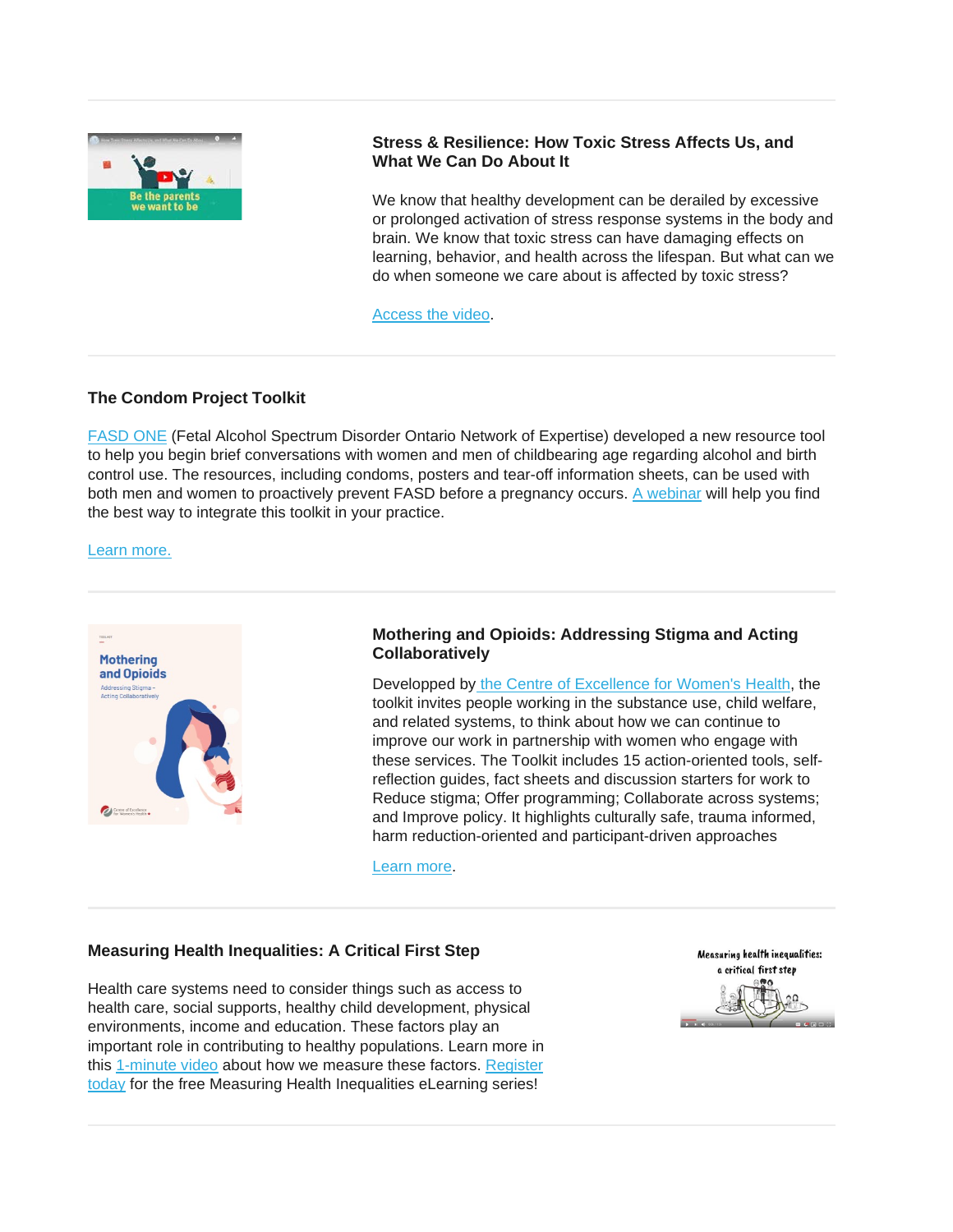

# **Cannabis, Pregnancy and Breastfeeding**

The [Society of Obstetricians and Gynaecologists of Canada](https://www.sogc.org/) has recently developed materials on cannabis during pregnancy. These materials include an infographic, poster and an FAQ document. The resources are available in multiple languages. Available as a [PDF](https://www.cpha.ca/cannabis-pregnancy-and-breastfeeding) or [in bigger files](https://clients.alphabetcreative.com/SOGC/SOGC_13333_Cannabis_Campaign_PRESS.zip) ready to use your own local printing firm.

## **Financial Consumer Agency of Canada's New Budget Planner**

Introducing the [Budget Planner,](https://familiescanada.us15.list-manage.com/track/click?u=6831b71a588234cc9ab12bd93&id=5979a6ea28&e=4f0174fc65) a free interactive tool that allows Canadians to create a personalized budget that they can save and update online. It draws on behavioural research into how people make financial decisions, and uses tips, guidelines and suggestions to make budgeting easier. Watch this [short video](https://familiescanada.us15.list-manage.com/track/click?u=6831b71a588234cc9ab12bd93&id=dca2aebb4f&e=4f0174fc65) to learn more.



# **Research-Based Mealtime Hacks for "Picky" Eaters**

Dealing with picky eaters can sometimes feel stressful, frustrating, annoying, and worrisome—all in the same meal. It can help to think about what you and your child are responsible for when it comes to mealtime:

- It's a parent's job to provide a variety of healthy foods in age-appropriate servings at mealtimes and snack times.
- It's the child's job to decide what, and how much, to eat.

[This article](https://www.zerotothree.org/resources/2983-research-based-mealtime-hacks-for-picky-eaters) offers more evidence-based mealtime hacks for picky eaters.



180 Dundas Street West, Suite 301, Toronto, ON M5G 1Z8 Telephone: (416) 408-2249 | Toll-free: 1-800-397-9567 | Fax: (416) 408-2122 E-mail: [beststart@healthnexus.ca](mailto:beststart@healthnexus.ca?subject=Contact%20Us)